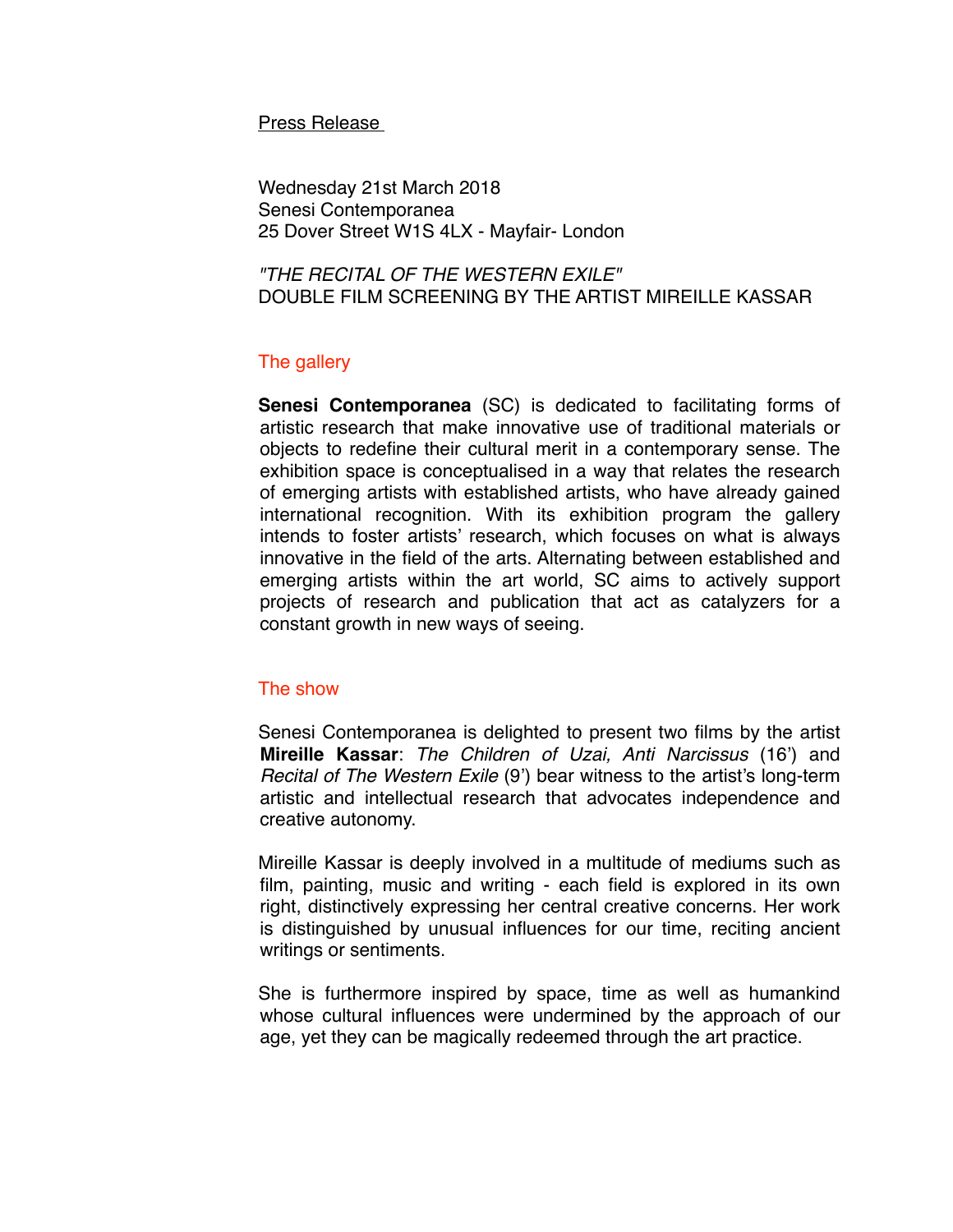Kassar dispossesses her medium and resists the archival, the recollecting and re-contextualising of a past. The mediums of her choosing are able to restore authority upon her art practice, in the context of our bio-political age, they reclaim the link with original form of art, the auratic.

Sound is emphasized in her practice, as a form of expression as well as a medium to gain a better understanding of her work and is one of her main artistic influences. The sound of silence has an equal influence on the artist's work. In her practice she chooses to listen to the silence, left externally by the noise, "the great silence", as she titles it. The imagery in her film work *The Children of Uzaï, AntiNarcissus* translates to a creation of sound and melody, as the outline of the children playing, blends in with the background of the sea and waves, creating visual and vocal layers. Their invisible voices are individually recognizable, despite their separate resonances, creating a unity in their voices, some kind of chorus.

*Récit de l'Exil occidental* narrates a symbolic initiation path to the light trough the watercourse of the Amazon river, delineated by Shiab al-Din Yahya Sohravardi in the XII century. The East is the place where the light, interpreted as the knowledge, resides; it is also where the river flows. The traveller, trough the experience of such travel, transcends the adversities and is able to see the light.

Mireille Kassar creates a space of involvement in the mystery of life, real and idealistic. The mystery of oneself that resides in the consciousness of the own uniqueness, however it appears exclusively in recognition to the relationship with the other. This is the idea rooted in her poetry.

#### **Mireille Kassar**

*"The Recital Of The Western Exile"* From the 22nd March to the 18th April 2018 Opening 21st March 2018, 18 - 21.30 Screening and catalogue curated by Marco Izzolino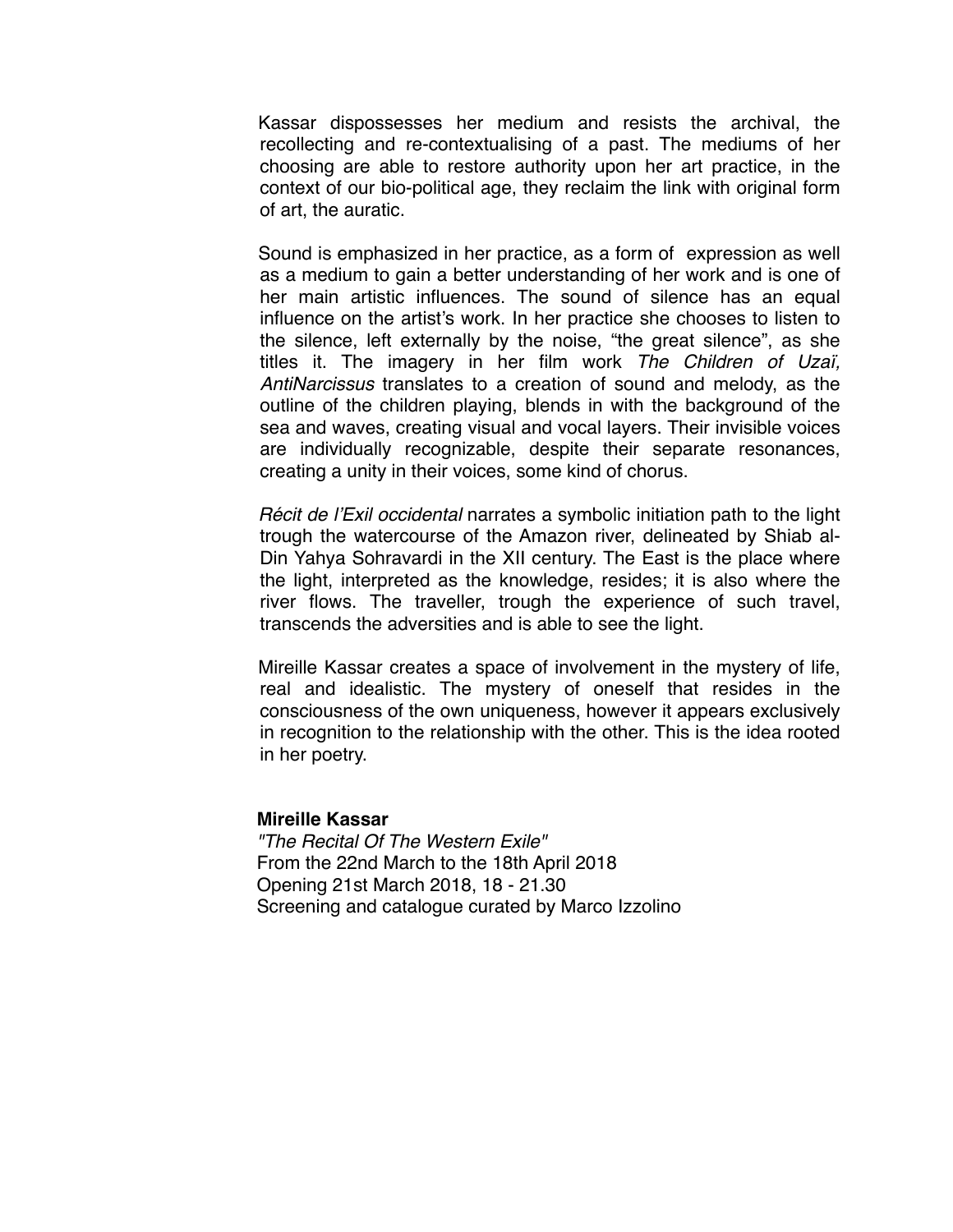### Mireille Kassar CV

Born in Lebanon (1963), Paris and Beirut based artist Mireille Kassar has developed a rich and varied body of work that includes paintings, drawings, music, films, writings and installations and has been exhibiting internationally since 1996 (Fondation Joan-Miró, Barcelona). She graduated from «Ecole Nationale Supérieure Des Beaux Arts de Paris» and «Université Panthéon Sorbonne». She is the Art Director at «Amar Foundation for Arab Music Archiving and Research» and an Art Professor at «Ecole Spéciale D'Architecture» in Paris, France.

Mireille Kassar is furthermore represented by Agial Art Gallery in Beirut, Lebanon

## **Recent exhibitions and projections**

March 21st - April 18th 2018: "The Recital of the Western Exile" Senesi Contemporanea, London, UK

September 22nd 2017: BienalSur

- "Poetics, Politics, Places", Museo Provincial Timoteo Navarro, Tucuman, Argentina

- "The tale of the western exile", Migliorisi Museum, Asunción, Paraguay

September 9th 2017: "JEUX, RITUELS ET RÉCRÉATIONS", Centre Georges Pompidou 40th anniversary, Gare Saint Sauveur, Lille, France

March 23rd 2016 - February 6th 2017: "Dear Friends", Centre Georges Pompidou, Paris, France

September 24th 2016 - October 23rd 2016: "BIAS", Cassaro Alto, Palermo, Italy

September 2nd - October 1st 2016: "Rencontres improbables (the secret encounters of Kusama Kalthoum)", OQBO Gallery, Curator and Artistes Mireille Kassar & Jayce Sallloum, Berlin, Germany

September 9th 2016: "the meandering line", SEE YOU NEXT THURSDAY Gallery, Vienna, Austria